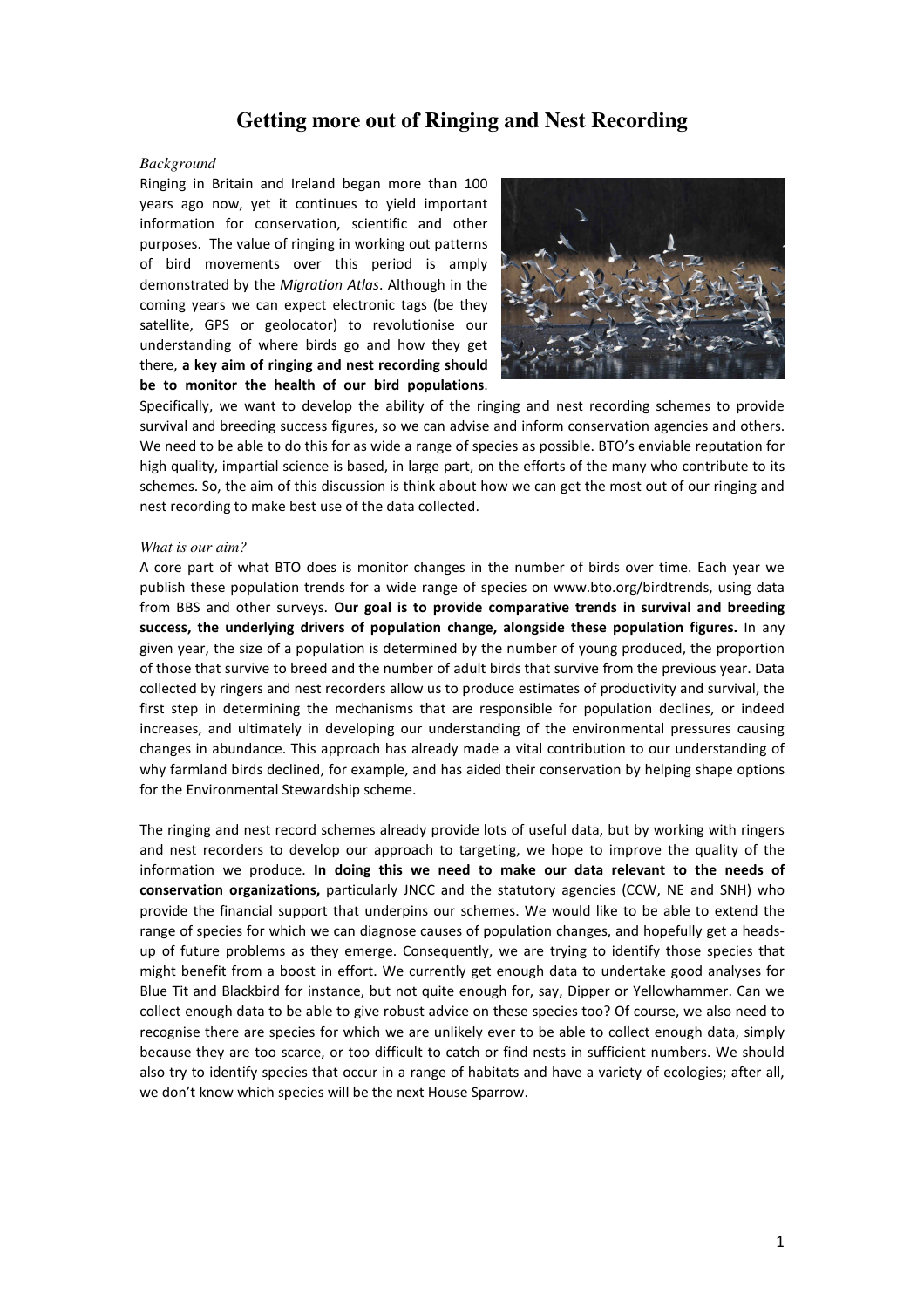## Ringing

Although analytical techniques have become more powerful and will continue to improve, there are some basic requirements of the raw data which mean that we cannot use all ringing records in these analyses. **For most species, we can only use data collected from birds ringed during the breeding season** as we must ensure that survival, productivity and population estimates come from the British breeding population. Ringing birds on passage, or during the winter, is likely to be less useful in this regard as, except for a few highly sedentary species, we cannot identify which



population they come from. Individuals that breed elsewhere will be subject to different environments and ecological factors, complicating analyses of population trends. The second key consideration is that we also need to account for variation in the likelihood that individuals are recaught, or found dead. Given these constraints, what can we do to increase the proportion of ringing data that can be used in these analyses?



To estimate survival rates we clearly need to reencounter birds after we have ringed them. This could be either by re-trapping them, or by their being found dead. Of course, we don't find all the birds we ring again, so **we have to take into account the probability that a bird will be re-encountered; in the case of retraps, this will clearly depend on the effort we put in**. There are ways to allow for this - Program MARK, for example, will calculate estimates of both survival and recapture probabilities. Similar thinking applies to estimating survival rates from birds found dead, but

here we have to estimate the probability that a ringed bird is found and then reported back to BTO HQ. Unfortunately, the likelihood of this has decreased massively over the years - whereas in the 1970s for every 100 Song Thrushes ringed, we would receive a report subsequently of around 3 birds found dead, now we have to ring around 2,000 birds to get a similar number of recovery reports (see graph).

Generally, then, we are much more likely to recapture a bird than to find it dead, so **we are increasingly reliant on recapture studies, primarily CES and RAS, to estimate survival rates**. If capture effort varies a lot then it will be much harder to discern how much survival rates change between years. The benefit of CES and RAS is that the amount of effort put in should be reasonably consistent between years, so most of the variation in number of birds caught will relate to differences in survival. Working out ways in which the amount of effort put into ringing more generally might be measured is a bit more difficult but this could allow us to make more use of general retrap data and we are thinking about ways in which this might be done.

#### Nest Recording

Although data collected by nest recorders have identified changes in clutch size over time as birds nest earlier in response to warmer springs, in general, the year to year variation in the number of eggs is relatively small. **The most important factor determining variation in breeding success between years is the extent to which nests fail**, be it through predation, poor weather or lack of food. Measuring failure rates requires that multiple visits are made to individual nests. If we only visit nests late on then we risk overestimating nesting success, because we only visit nests that have successfully